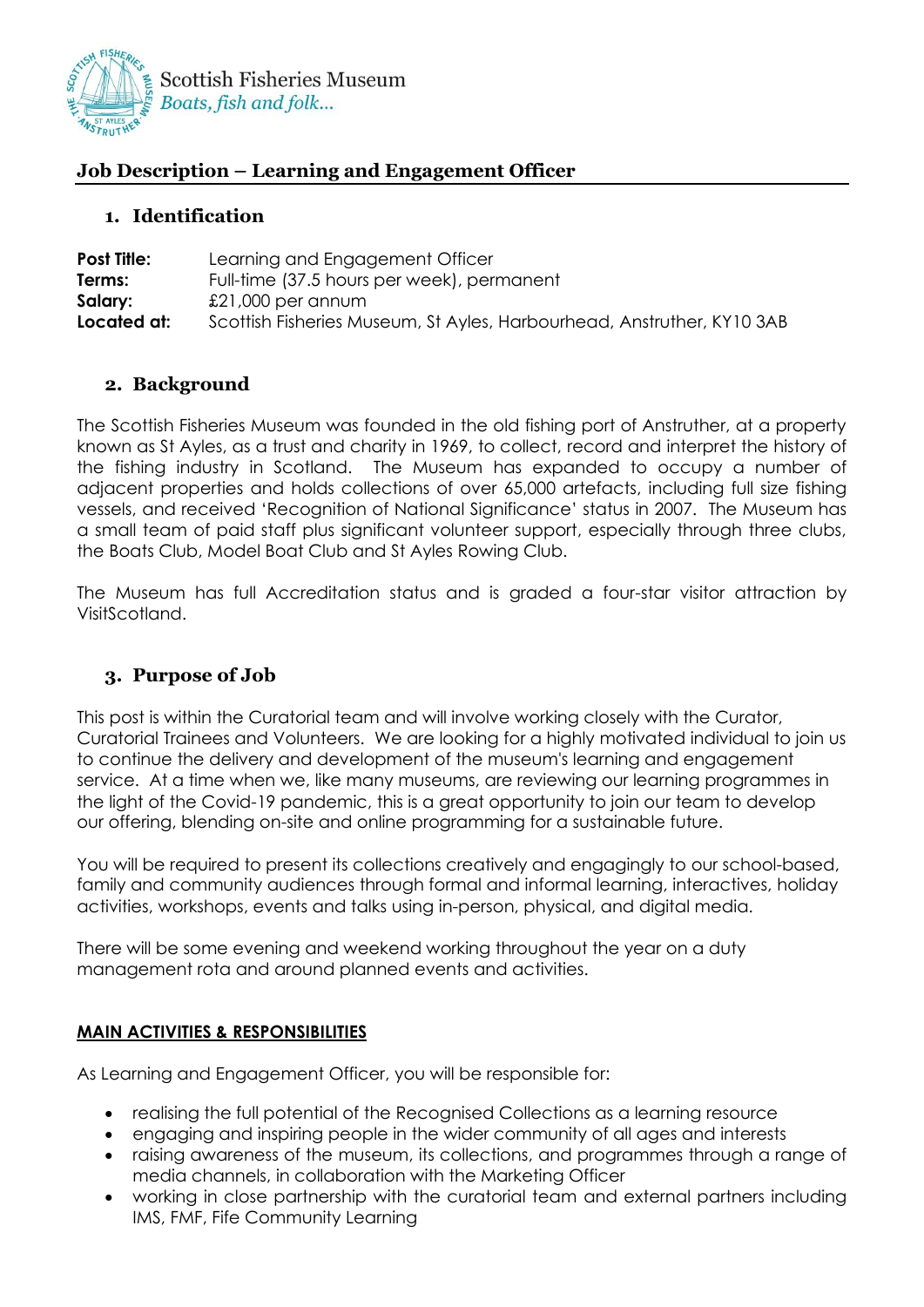## Learning and Engagement:

- To develop, promote, deliver, and evaluate a learning programme for all ages, accommodating a range of learning styles and learning outcomes
- To develop formal and informal opportunities to engage visitors in museum activities
- To liaise with and support the curatorial staff in delivering exhibitions, events and associated activities to a wide audience
- To encourage and develop a group of volunteers to support, develop and deliver learning and engagement activities
- To liaise with schools, develop and deliver educational sessions, online, in the museum and as outreach, in line with the Curriculum for Excellence
- To liaise with community and sector partners to reach wider audiences and foster patnerships
- To evaluate activities to deliver the best possible visitor and audience experience
- To play a part in ensuring a high public profile for our museum through giving talks, posting on social media etc.
- To support the Curatorial team in collections management and development

#### Policy and Planning:

You will support the production and implementation of the Museum's overall policies and planning and in particular will contribute to:

- The annual review of the Museum's Strategic Plan and any subsequent revisions.
- Board Committees as required.
- Collaborative working with other institutions (e.g. through partnership projects).

## Budgeting and Finance**:**

An annual Learning and Engagement budget is approved by the Board in advance of the new financial year. You will manage this budget and should liaise with the Office Manager to keep accurate accounts.

You may seek external funding (via grants or sponsorship) for specific projects and may use funds from the Learning and Engagement budget as match-funding for this. Any such application should be discussed with the Curator/Director of Operations.

## Management and Supervisory Responsibilities**:**

As Learning and Engagement Officer you will be accountable to the Curator who, in turn, is responsible to the Board and Director in terms of finance, all development, trading and marketing. In the absence of the Curator, you may, on occasion be required to deputise for the Curator at such meetings.

You will be responsible for your own time-management with the support of the Curator. You may have supervisory responsibilities for volunteers and any temporary Learning staff e.g. trainees. You will: